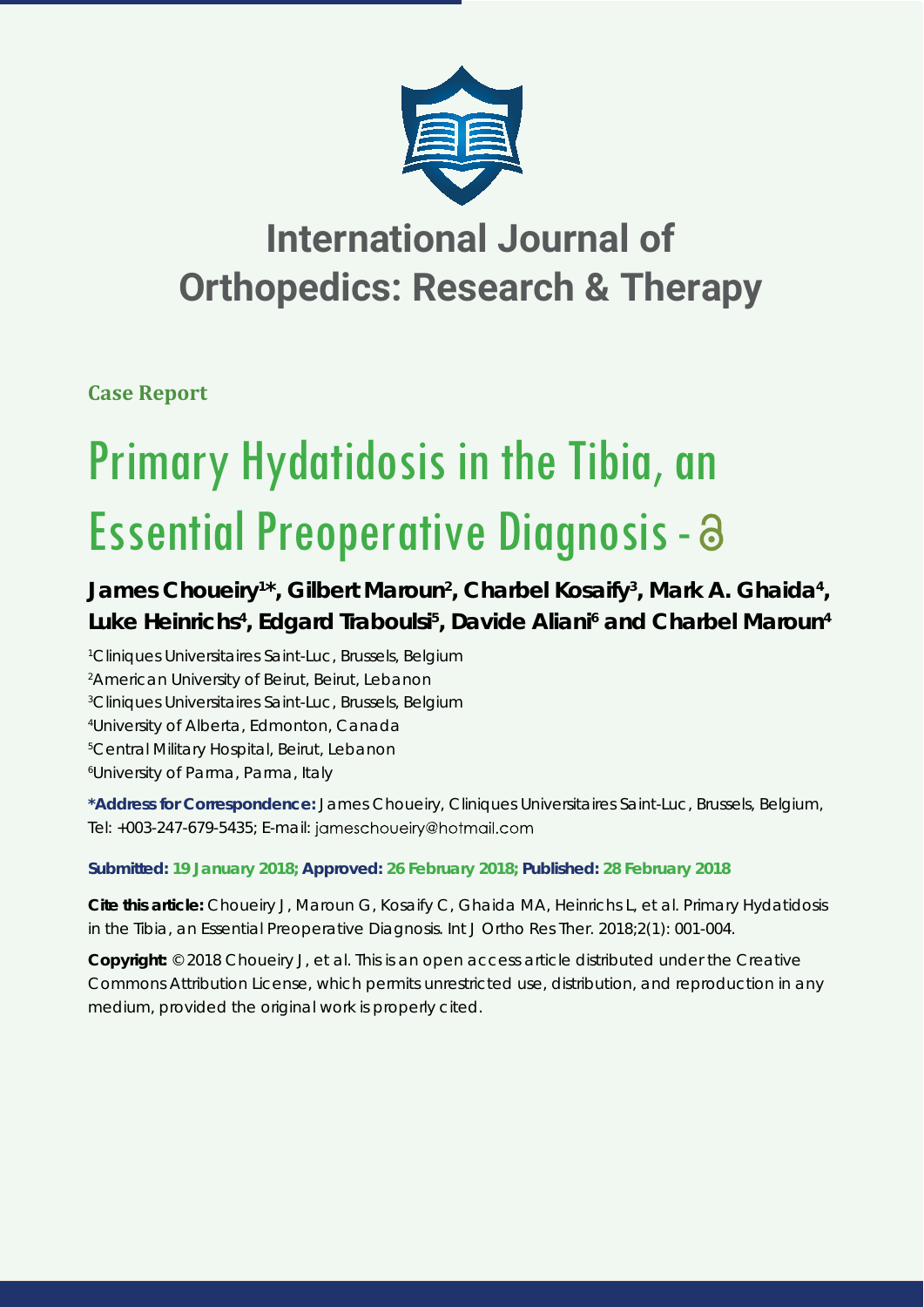#### **ABSTRACT**

Primary hydatidosis of the tibia is a rare disease. In an endemic area, it should be considered in the differential diagnosis of a hypolucent osteolytic lesion on x-ray. If not properly managed, anaphylactic shock may occur intraoperatively, as well as increased recurrence of the disease. This is a case report of a primary tibial hydatid cyst, treated first with curettage and phenolizaton, and then after recurrence, with total knee arthroplasty. We will review the literature of the diagnosis and the treatment of a tibial hydatid cyst.

**Keywords:** Primary Hydatid Cyst; Bone; Knee Arthroplasty

#### **INTRODUCTION**

Hydatidosis consists mainly of either cystic or alveolar hydatid diseases, they are caused by echinococcus granulosus and echinococcus multilocularis, respectively. Echinococcus granulosus is a tapeworm cestode and is acquired through a cycle in which the humans are intermediate hosts. Most patients have hydatid cysts of their liver, spleen, and lungs, which are the major filtering organs of these parasites. It is rare for the hydatid cyst to escape these filtering mechanisms and be present primarily in the tibia. When present in the tibia, it is difficult to diagnose radiologically. Therefore, there should be a high level of suspicion in endemic areas, such as mediterranean region, Central Asia, East Africa, Australia and New Zealand [1]. Suspicion of a hydatid cyst may prevent recurrence and complications. We studied a 33 year - old patient with primary hydatidosis in the tibia, in whom recurrence after curettage led to treatment with a total knee arthroplasty.

#### **PATIENTS AND METHODS**

A 33 year - old female patient presented for right leg pain of a five week duration, exacerbated by weight bearing without disappearing at rest or at night. She estimates the pain as 6 over 10, relieved with non-steroidal anti - inflammatory agents. She is previously healthy without any history of trauma. There is mild edema, no redness, and mild increase of the pain upon palpation. There are no neurovascular abnormalities. Examination of the back, hip, and knee is normal. X-ray showed a large hypolucent spherical lesion in the proximal third of the tibia (Figure 1). MRI on T1 showed the lesion to be hypointense, and on T2 to be hyperintense (Figure 2,3). The lesion showed to be osteolytic, extending anteroposteriorly through the cortex at some levels, but it did not reach the articular surface, nor the surrounding soft tissues. Decision was taken to biopsy it. The pathology report showed lamellated cysts and scattered scoleces. Albendazole 400 mg was given orally twice per day for 2 months. Extensive curettage was done through excision of bone layers with a burr, then phenolization and grafting of cancellous bone chips inside the cavity. The patient was free clinically and radiologically of the disease for two years, then in the third year, multilocular cysts reappeared on x-ray (Figure 4), with possible extension to the articular surface. A decision of total knee arthroplasty was taken after wide resection of the diseased segment (Figure 5). Negative margins were obtained. The patient post operatively was rehabilitated; pain subsided with no radiological signs of recurrence. She was given albendazole 400 mg orally twice per day for 3 months.

#### **DISCUSSION**

The bones are infected in 0.45% to 2.5% of all cases of hydatid cysts [2], 10 % of bony involvement is in the tibia, 35% in the spine, 21% in the pelvis, 16% in the femur, 6% in the ribs, 4% in the skull, 4% in the scapula, 2% in the humerus, and 2% in the fibula [3]. The cysts are present in metaphyseal and epiphyseal areas first. The cortex is a hard structure, and the cysts have a thinner envelope due to the absence of a pericyst in the bones. Both of these factors will orient the development of the cysts into the area of least resistance towards the diaphysis, lysing the trabeculae, and slowly eroding into the cortex. As a result, the cysts grow in an irregular, branching fashion in the bone. It may take 20 years before the symptoms appear [4], making bone involvement less common in the younger population. If soft tissue is reached, the cyst will grow more rapidly and uniformly to form a large, spherical cyst. The patient may present with leg pain along with a palpable tumor, a pathologic fracture, or an infection. X-rays will show a single or multiple osteolytic cystic images [5], it can be multilocular with reactive sclerosis forming a honeycombing pattern [6]. Periosteal thickening may appear on x-ray if there is a pathological fracture [7]. The differential diagnosis is benign bone cyst, giant cell tumor, brown tumor in hyperparathyroidism, fibrous dysplasia, chondromyxoid fibroma, tuberculosis, metastasis, and aneurysmal







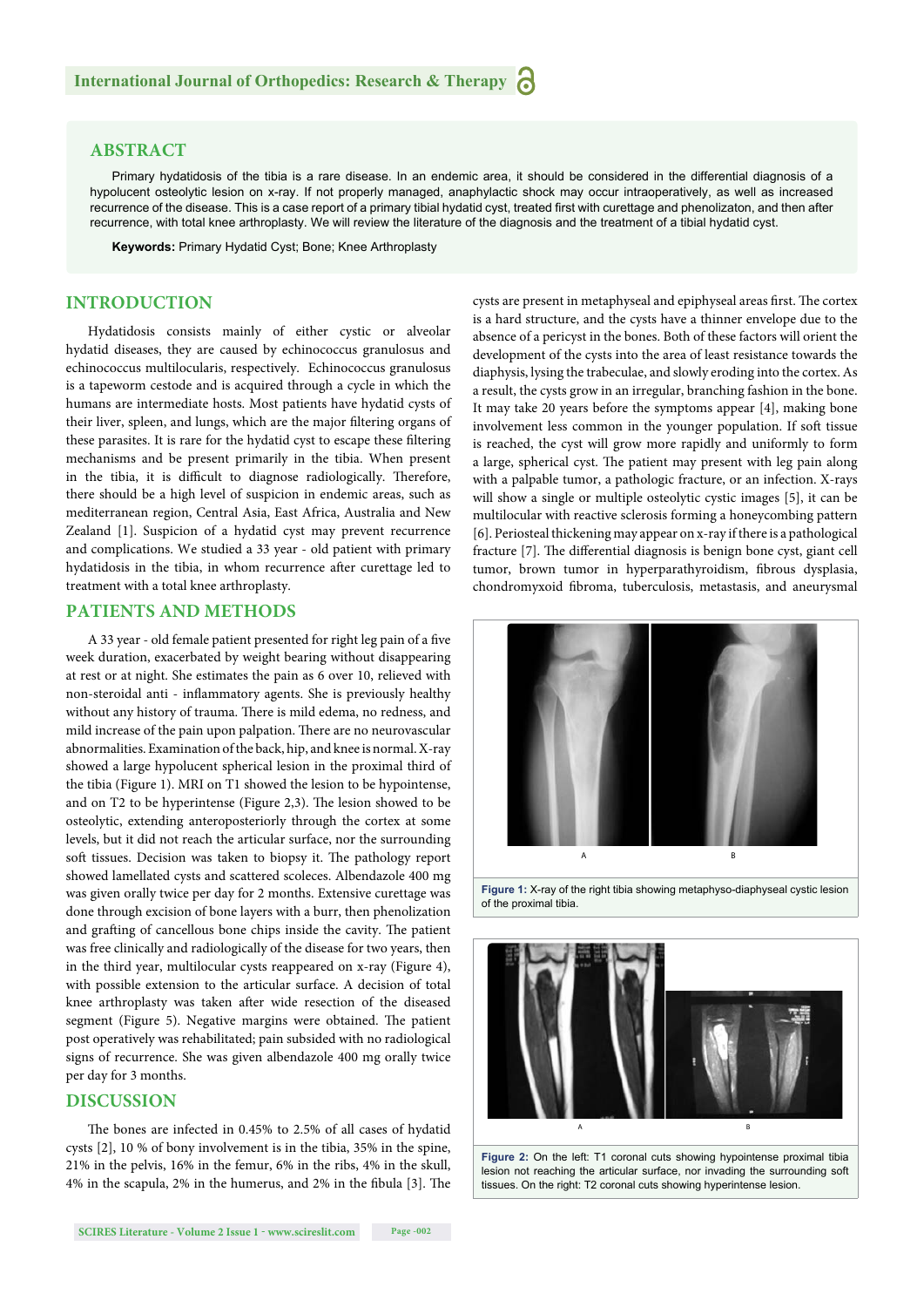

**Figure 3:** Transverse T1 cuts, showing the anteroposterior involvement of the tibia. No soft tissue invasion.





bone cyst. In front of such images further investigation is required. CT scan will better evaluate, as well as the MRI, the lesion and its possible soft tissue invasion. CT scan will not show a calcified cystic rim. The latter only surrounds soft tissue cysts, not cysts in the bone [8,9]. It is suggested that calcification varies according to the disease course and duration since calcification is caused by dystrophic changes of dead cysts [3]. MRI will show hypointense on T1 and hyperintense on T2 daughter cysts separated by various amounts of fluid collections. MRI may show on T2 a low signal intensity if nonviable scolices are present in the daughter cysts upon the pathology [10]. A water-lily sign has been suggested as a pathognomonic MRI sign, it is the image of detachment of the germinative layer of the cyst from the pericyst, but it is rarely observed [11, 1]. It has been suggested that x-ray and even CT scan of hydatid disease are similar to those of metastases, giant cell tumors, tuberculosis, and bone cysts. Only MRI may aid in the diagnosis of hydatid cyst [12,13].

Serological tests depend on the state of the cysts. If the cyst is calcified and dead, immunoreactivity is low, but it increases if there are cyst rupture and spillage of the content. Common ways for the detection of anti-echinococcus IgG antibodies are the primary serology tests: the indirect hemagglutination test and the enzymelinked immunosorbent assay [14].

There is still no more definite diagnostic test than the histopathological testing through bone biopsy [9]. The incision is anteromedial to avoid compartmental dissemination. Bone is biopsied taking care not to spill the dangerous highly anaphylactic cystic fluid. Desensitization to this fluid has been reported as ineffective [2]. Pathology reports show lamellated acellular cysts with germinal layers and scolices.

The main methods of treatment are suggested: curettage or radical resection, both with or without chemotherapy. Many have suggested the better results of a radical resection with or without pre - and post-operative chemotherapy [15-17]. They consider hydatid cysts as low grade malignancies with locally invasive properties. But Booz revealed good results with curettage and bone grafting with preand post-operative chemotherapy. He approved radical resection for "uncontrollable cases" [18] and considered total resection as the best solution in the fibula and ribs. After curettage, scolecidal agents may be used, such as formalin and hypertonic saline, but it has been suggested that they do not kill all microscopic daughter cysts [6]. Yildiz used PMMA to fill the cavity instead of bone grafts, because recurrence can happen in these bone grafts [6]. It was suggested that the thermal energy and free radicals released during polymerization have a scolicidal effect. Furthermore, monomers released from the PMMA are also toxic to living cells [19-21]. The chemotherapy consists of albendazole, mebendazole and praziquentel. Albendazole is usually preferred because it has the highest concentration inside the cysts.

 If the patient lives in an endemic area or is in close contact with cattle, hydatid disease should be suspected. While in the bones it does not probably affect long term survival, it is difficult to cure. Furthermore, in the spine, it may result in paraplegia and high morbidity [22]. To break the cycle of transmission, in Bulgaria, infected sheep were killed in Karaguiosov, in 1970. In Kuwait, inspectors examine dog meat in the abbatoirs [18]. Many countries are considered endemic, but still no sufficient measures are taken to prevent this disease that is difficult to cure. Despite all radiological and serological tests, good history taking, searching for risk factors such as exposure to cattle or living in a rural area, is still the mainstay of suspicion of the hydatid cyst.

#### **REFERENCES**

1. Vasilevska V, Zafirovski G, Kirjas N, Janevska V, Samardziski M, Kostadinova-Kunovska S, et al. Imaging diagnosis of musculoskeletal hydatid disease. Prilozi. 2007; 28: 199-209. https://goo.gl/4Zb8kz